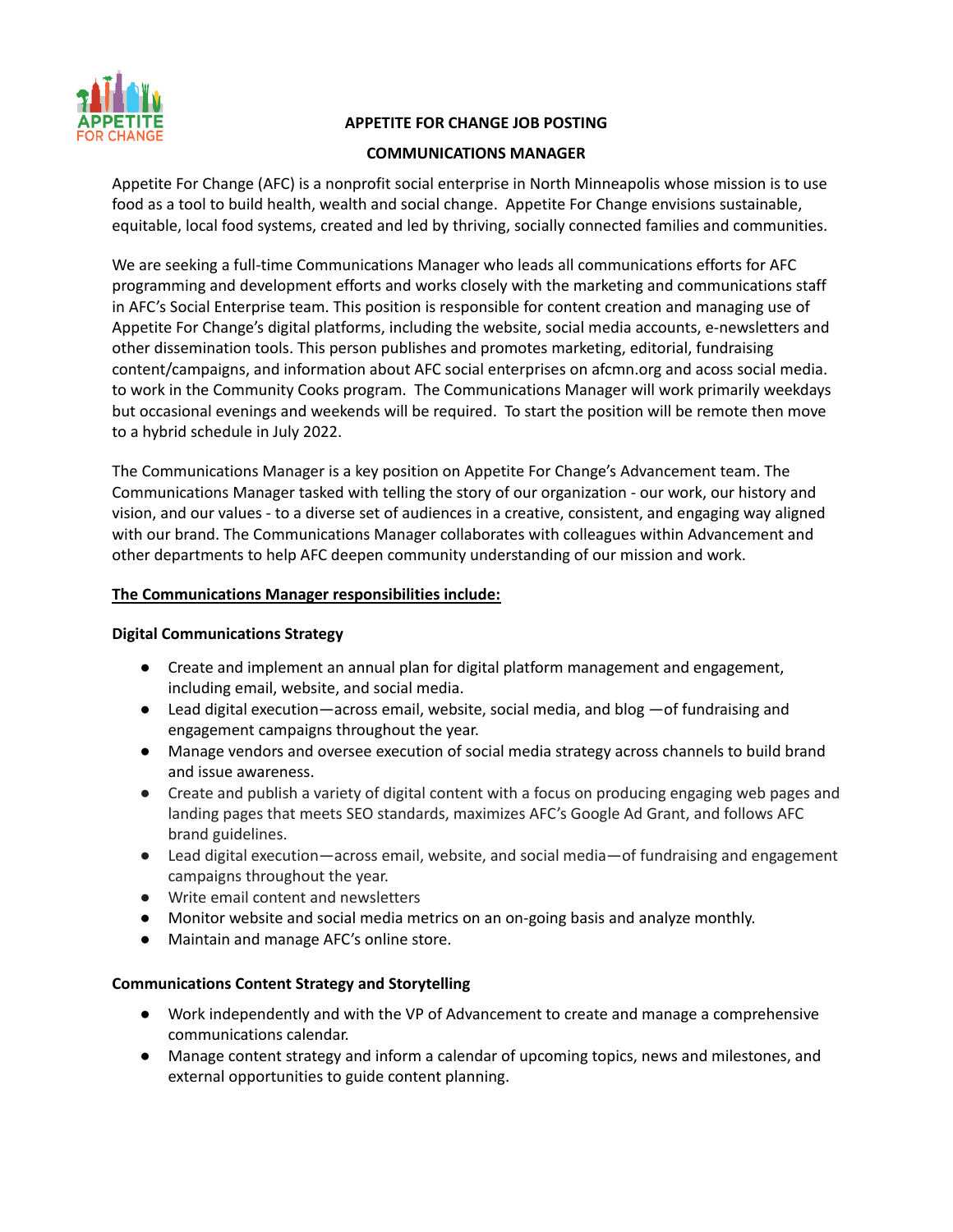- Serve as AFC'sstoryteller and own story creation with an emphasis on programming and fundraising content.
- Develop and execute communications for key days, such as Give to the Max Day, and other priority upcoming content and events.
- Maintain and exert editorial oversight of external communications.
- Support the Social Enterprise Marketing Team with photo/video or other copy as needed for their promotion of the Breaking Bread Cafe, Breaking Bread Catering and Station 81.
- Collaborate with program staff, advancement team members and/or contractors to create and update communications materials in support of fundraising, donor stewardship, campaigns, and all AFC programs.

# **Video and Visual Communications Asset Management**

- Make recommendations to the VP of Advancement and, when appropriate, the President when external vendor support or external expertise is needed for projects.
- Provide direction to vendors to achieve end products that align with brand standards and organizational needs. These may include photographers, videographers, and other professionals.
- Conduct routine or as-needed training to colleagues on accessing and using AFC images and videos.
- Serve as the primary point of contact and work with the VP of Advancement to determine rights and permissions and access to AFC visual comms assets.

### **News, Press, Media Relations, and External Awareness**

- Edit media statements to align with the AFC image and brand.
- Support press conferences and interviews as needed.
- Serve as the main point of contact for media inquiries and manage/respond to media inquiries from [media@afcmn.org](mailto:media@afcmn.org) in a timely manner.
- Liaise with public relations contractors to maximize public awareness of AFC and ensure alignment of media engagements, and accuracy of information conveyed to the public.
- Apply to awards, nominations, and other external awareness initiatives that align with AFC's brand and increase awareness and support of the organization. Complete applications, submit materials, and support and promote awards and accolades given to the organization.
- Pursue or support cause-related marketing initiatives.

### **Communications Evaluation and Analysis**

- Collect and report user data from afcmn.org and breakingbreadmn.com
- Provide recommendations for website improvement based on user data
- Collect and analyze social media data for Facebook, Instagram, and Linked In
- Prepare reports to deliver to the Vice President and President for quarterly Advancement Committee and AFC Board meetings

### **Communications Operations**

- Support the VP of Advancement in annual and quarterly planning and budget creation.
- Manage and direct contractors as necessary.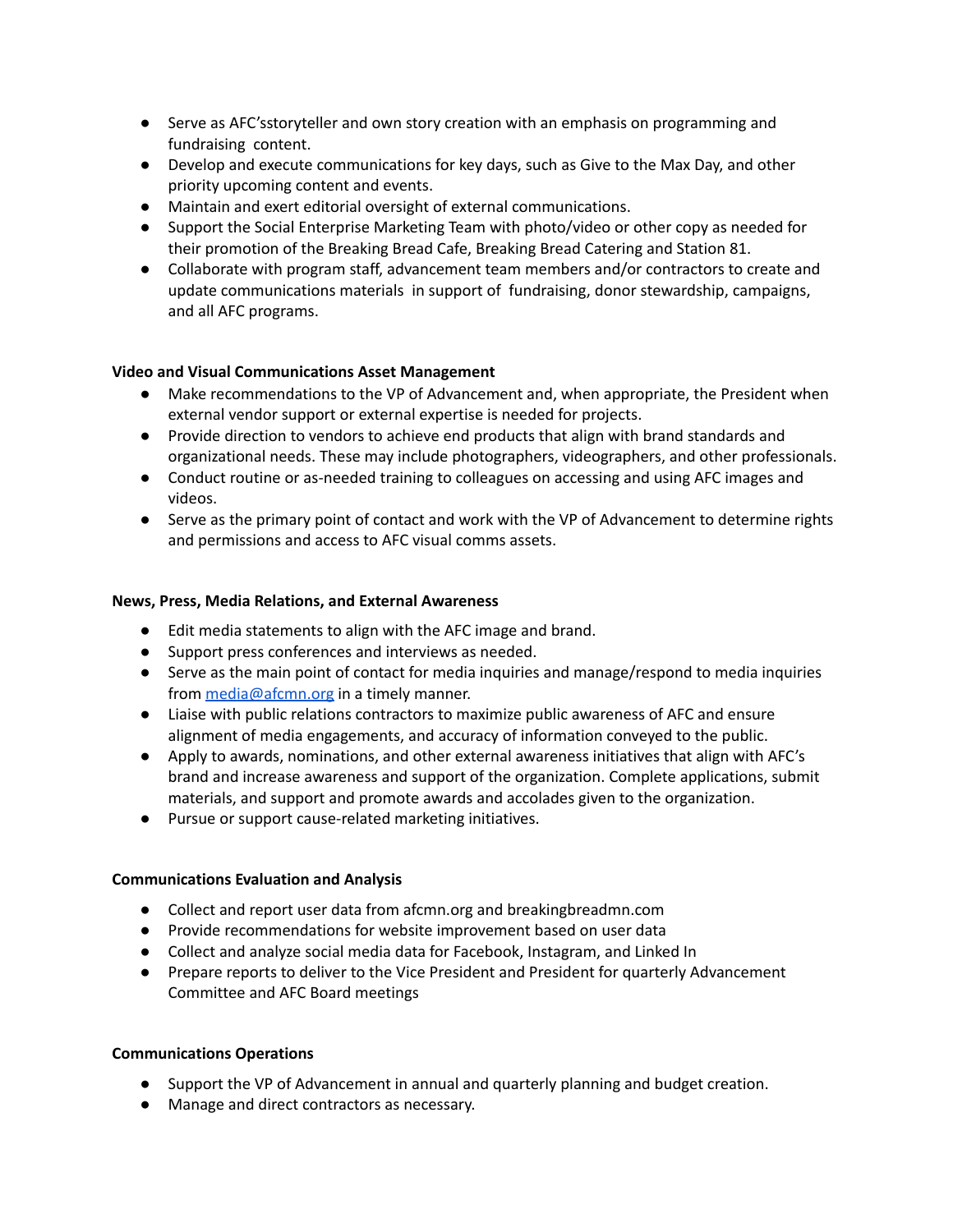- Support timely financial documentation related to communications expenses.
- Support the VP of Advancement in maintaining the AFC brand standards and enforcing compliance with the standards.
- Build upon and maintain AFC key messaging and other core communications assets.
- Provide monthly and quarterly reports as well as weekly status reports to the VP of Advancement.

### **SECONDARY RESPONSIBILITIES**

- Perform various tasks as assigned by management
- Support the work of additional AFC committees as needed

# **JOB SPECIFICATIONS**

# **Desired Education and Experience**

- Three or more years working in communications for a non-profit organization, for-profit, or government entity
- Background in communications, project management, and/or knowledge management preferred
- Strong knowledge of marketing and communications project management
- Associates degree or higher preferred, or equivalent years of experience

### **Knowledge, Skills and Abilities**

- Possess strong aesthetic instincts for digital layouts and publishing and an exceptional eye for detail
- A keen understanding of major social media platforms' tools and distinct uses; and a passion for digital strategy, results, and analytics
- Experience publishing content on WordPress, Squarespace or other CMS
- Able to work well in a team environment, handle multiple assignments and meet deadlines
- Knowledge of best practices for writing and publishing on different platforms (especially Facebook and Instagram)
- Must be a strong communicator, have excellent written, presentation, oral communications and interpersonal skills
- Must be a creative and strategic thinker with good judgment and ability to make independent decisions in a changing environment
- Attention to detail and problem solving skills
- Able to manage time, deliverables and meet deadlines
- Proficiency in Google Suites and Microsoft Office
- Software Skills Required: WordPress; SquareSpace; Canva; Campaign Monitor and MailChimp or similar email service provider; SalesForce.

### **WORK ENVIRONMENT**

- Work is typically performed remotely, requiring reliable cell phone access and high speed internet
- Infrequent work is performed at AFC outdoor agricultural fields and an outdoor farmer's market
- Requires occasional travel (10% of time) outside the office, for conferences and training, or attendance at other AFC-related events and activities